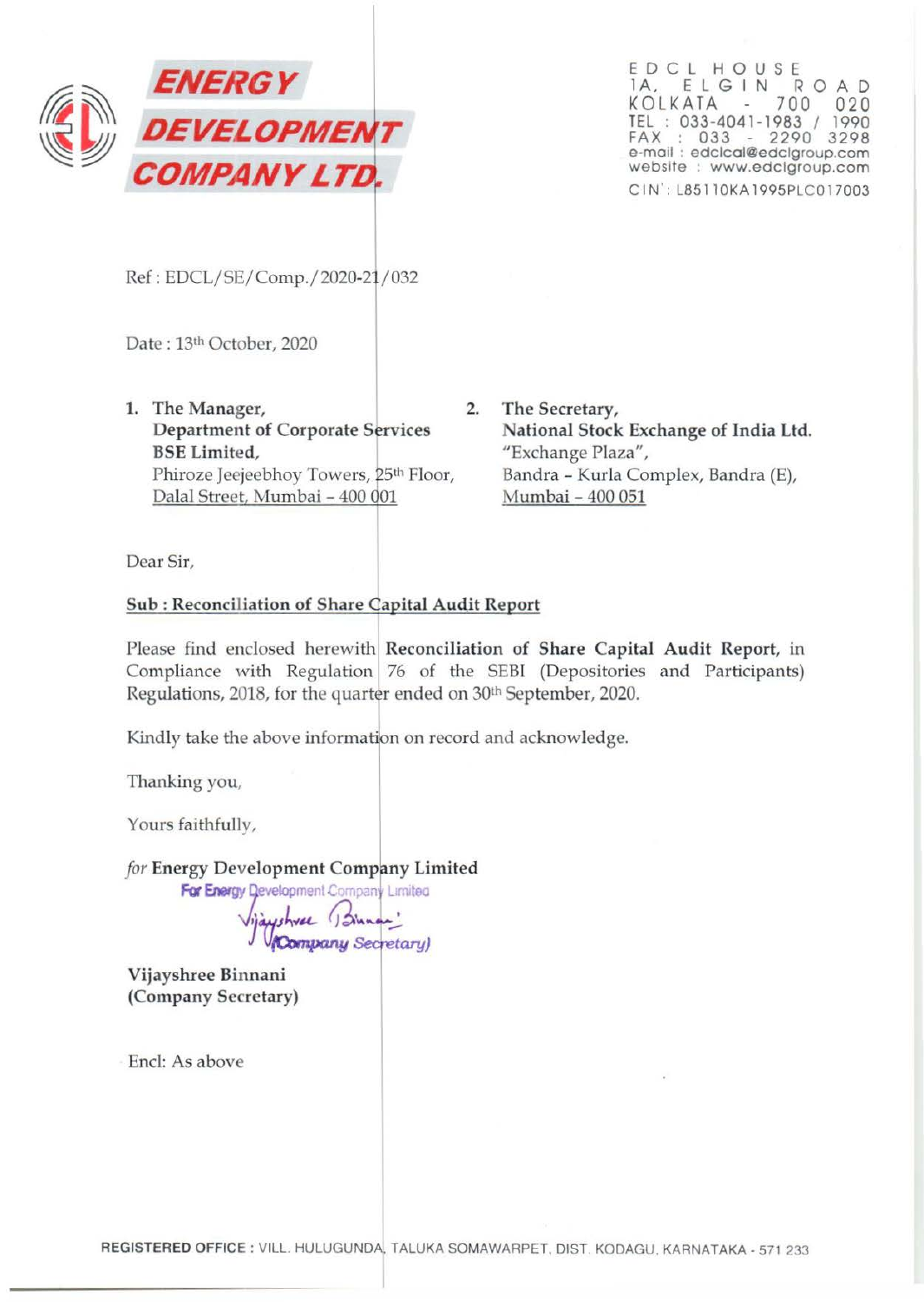# **P. SARAWAGI & ASSOCIATES**  COMPANY SECRETARIES

NARAYAN! BUILDING Room No. 107, First Floor 27, Brabourne Road, Kolkata- 700 001 Phone : (0) 2210-9146. 4004-0452 (F) +91-33-2262-4788 (M) 98311-96477 e-mail : pawan.sarawagi@gmail.com. pawan@sarawagi.in website : www.sarawagi.in

The Board of Directors Energy Development Company Limited Regd. Office: Vill - Hulugunda Taluka Somawarpet, Dist. : Kodagu Karnataka  $-571$  233

#### RECONCILIATION OF SHARE CAPITAL AUDIT REPORT FOR THE QUARTER ENDED 30TH SEPTEMBER, 2020

We have examined the Register of Members furnished by Energy Development Company Limited (hereinafter referred to as "the Company") and its Registrars and Share Transfer Agents, Niche Technologies Private Limited, for issuing the Report, in accordance with Regulation 76 of the Securities & Exchange Board 'of India (Depositories and Participants) Regulations, 2018, notified vide SEBI's Notification No. SEBI/LAD-NRO/GN/2018/40 dated  $3<sup>rd</sup>$  October, 2018.

The statement of particulars for the quarter ended  $30<sup>th</sup>$  September, 2020 requires to be furnished is annexed herewith in the format prescribed by SEBI for the said Reconciliation of Share Capital Audit Report.

In our opinion and to the best of our knowledge and according to the information and explanations given to us and based on such verification as considered necessary, we hereby certify that particulars given in the Annexed Report are true and correct.

#### For P. SARAWAGI & ASSOCIATES **Company Secretaries**

(P.K. Sarawagi) Proprietor Membership No. FCS 3381 Certificate of Practice No. : 4882 ICSI UDlN : F003381B000929231

Place : Kolkata Date: 13<sup>th</sup> October, 2020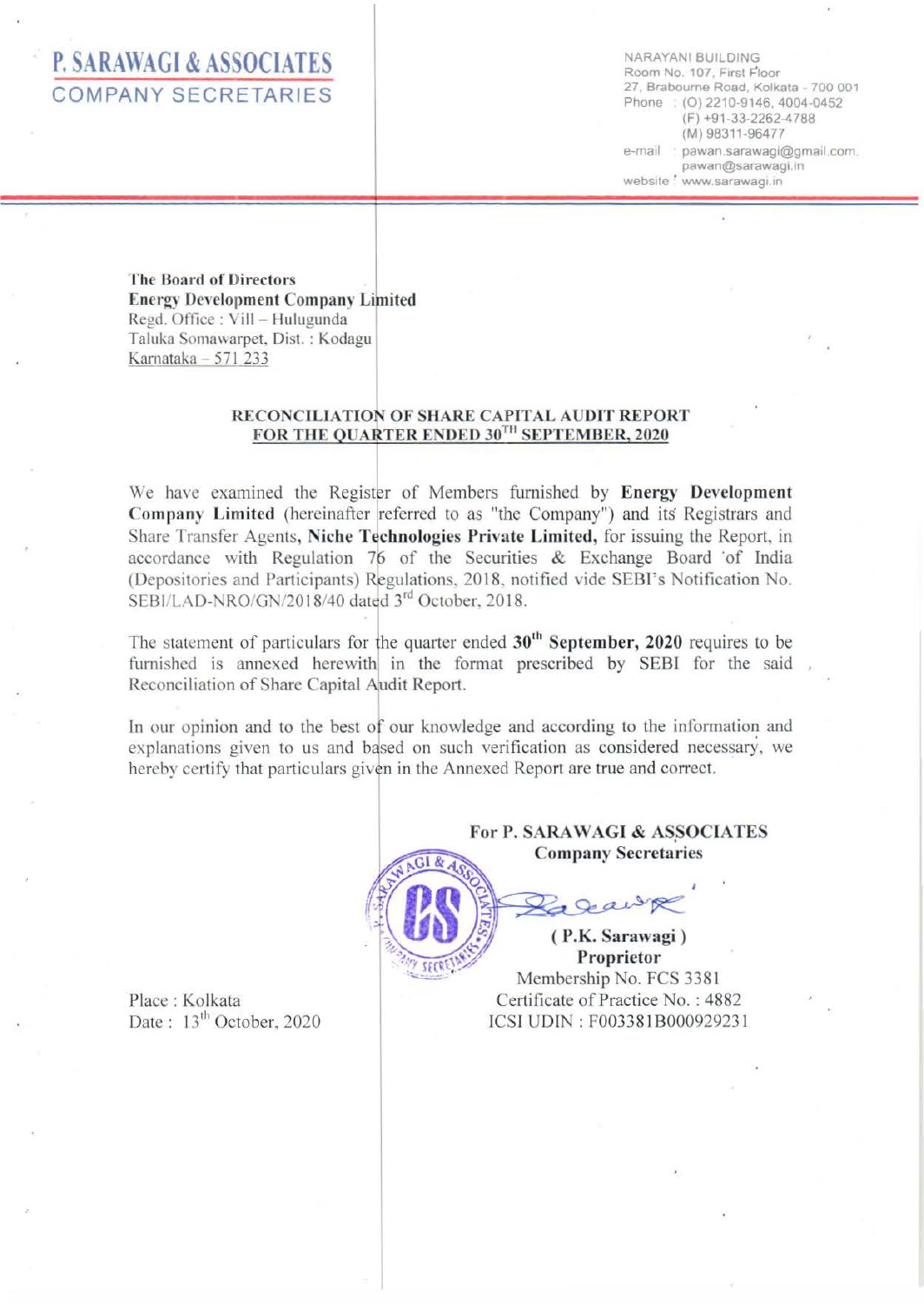## RECONCILIATION OF SHARE CAPITAL AUDIT REPORT

| 1.         | For Quarter Ended                                                                                                                                                          | t                                         | 30 <sup>th</sup> September, 2020                                             |                                                                                  |  |  |
|------------|----------------------------------------------------------------------------------------------------------------------------------------------------------------------------|-------------------------------------------|------------------------------------------------------------------------------|----------------------------------------------------------------------------------|--|--|
| 2.         | <b>ISIN</b>                                                                                                                                                                | ÷                                         | INE306C01019                                                                 |                                                                                  |  |  |
| 3.         | Face Value                                                                                                                                                                 | ÷                                         | Rs.10/- each                                                                 |                                                                                  |  |  |
| 4.         | Name of the Company                                                                                                                                                        | ř,                                        | <b>Energy Development Company Limited</b>                                    |                                                                                  |  |  |
| 5.         | Registered Office Address                                                                                                                                                  | ÷                                         | Vill - Hulugunda, Taluka Somawarpet,<br>Dist.: Kodagu, Karnataka - 571 233   |                                                                                  |  |  |
| 6.         | Correspondence Address                                                                                                                                                     | ÷,                                        | EDCL House, 1A Elgin Road<br>Kolkata - 700 020                               |                                                                                  |  |  |
| 7.         | Telephone & Fax Nos.                                                                                                                                                       | ¢.                                        | Phone: (033) 4041-1983/1990<br>Fax No.: (033) 2290-3298                      |                                                                                  |  |  |
| 8.         | E-mail Address                                                                                                                                                             | ţ.                                        | secretarial@edclgroup.com                                                    |                                                                                  |  |  |
| 9.         | Names of the Stock Exchanges where<br>the Company's securities are listed                                                                                                  | ř.                                        | 1. BSE Limited (BSE)<br>2. National Stock Exchange of India<br>Limited (NSE) |                                                                                  |  |  |
|            |                                                                                                                                                                            |                                           | Number of<br>Shares                                                          | % of Total.<br><b>Issued Capital</b>                                             |  |  |
| 10.<br>11. | <b>Issued Capital</b><br>Listed Capital (both with BSE & NSE)<br>(as per Company's records)                                                                                |                                           | 4,75,00,000<br>4,75,00,000                                                   | 100.00<br>100.00                                                                 |  |  |
| 12.        | Held in Dematerialised Form in CDSL                                                                                                                                        |                                           | 81,52,602                                                                    | 17.16                                                                            |  |  |
| 13.        | Held in Dematerialised Form in NSDL                                                                                                                                        |                                           | 3,93,19,792                                                                  | 82.78                                                                            |  |  |
| 14.<br>15. | Physical<br>Total Number of Shares (12+13+14)                                                                                                                              |                                           | 27,606<br>4,75,00,000                                                        | 0.06<br>100.00                                                                   |  |  |
| 16.        | Reasons for difference, if any, between :<br>Not Applicable.<br>10 & 11, 10 & 15 and 11 & 15.                                                                              |                                           |                                                                              |                                                                                  |  |  |
| 17.        | Certifying the details of changes in :<br>share capital during the quarter under<br>consideration, as per table below                                                      |                                           | Nil.                                                                         |                                                                                  |  |  |
|            | Applied/<br>Not<br>exchanges<br>applied<br>No. of<br>Particulars*<br>for listing<br>Shares<br>Rights, Bonus, Preferential Issue, ESOPs, Amalgamation, Conversion, Buyback, | Listed on<br>stock<br>(specify)<br>names) | Whether<br>Whether<br>intimated<br>intimated<br>to CDSL<br>to NSDL           | In principal<br>approval<br>pending for<br>stock<br>exchanges<br>(specify names) |  |  |
| 18         | Capital Reduction, any other (to specify)<br>Register of Members is undated                                                                                                |                                           | $V_{\rho c}$                                                                 |                                                                                  |  |  |

Register (Yes/No)

Energy Development Company Limited